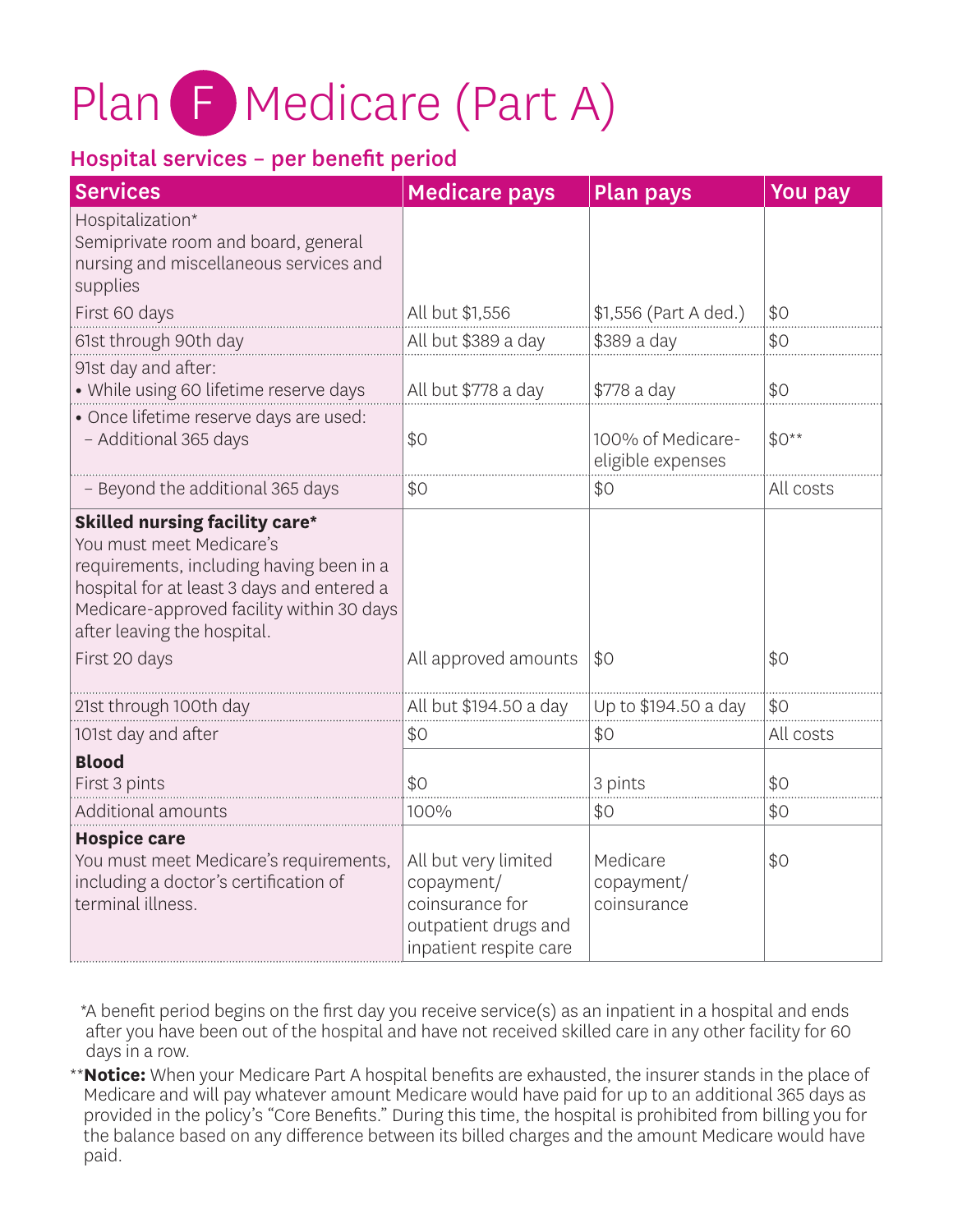# Plan (F) Medicare (Part B)

### Medical services – per calendar year

| <b>Services</b>                                                                                                                                                                                                                                                                      | <b>Medicare pays</b> | <b>Plan pays</b>    | You pay |
|--------------------------------------------------------------------------------------------------------------------------------------------------------------------------------------------------------------------------------------------------------------------------------------|----------------------|---------------------|---------|
| <b>Medical expenses -</b><br>in or out of the hospital and<br>outpatient hospital treatment, such<br>as doctor's services, inpatient and<br>outpatient medical and surgical services<br>and supplies, physical and speech<br>therapy, diagnostic tests, durable<br>medical equipment |                      |                     |         |
| First \$233 of Medicare-approved<br>amounts*                                                                                                                                                                                                                                         | \$0                  | \$233 (Part B ded.) | \$0     |
| Remainder of Medicare-approved<br>amounts                                                                                                                                                                                                                                            | Generally 80%        | Generally 20%       | \$0     |
| Part B excess charges (above<br>Medicare-approved amounts)                                                                                                                                                                                                                           | \$0                  | 100%                | \$0     |
| <b>Blood</b><br>First 3 pints                                                                                                                                                                                                                                                        | \$0                  | All costs           | \$0     |
| Next \$233 of Medicare-approved<br>amounts*                                                                                                                                                                                                                                          | \$0                  | \$233 (Part B ded.) | \$0     |
| Remainder of Medicare-approved<br>amounts                                                                                                                                                                                                                                            | 80%                  | 20%                 | \$0     |
| <b>Clinical laboratory services</b><br>Tests for diagnostic services                                                                                                                                                                                                                 | 100%                 | \$0                 | \$0     |

\* Once you have been billed \$233 of Medicare-approved amounts for covered services (which are noted with an asterisk), your Part B deductible will have been met for the calendar year.